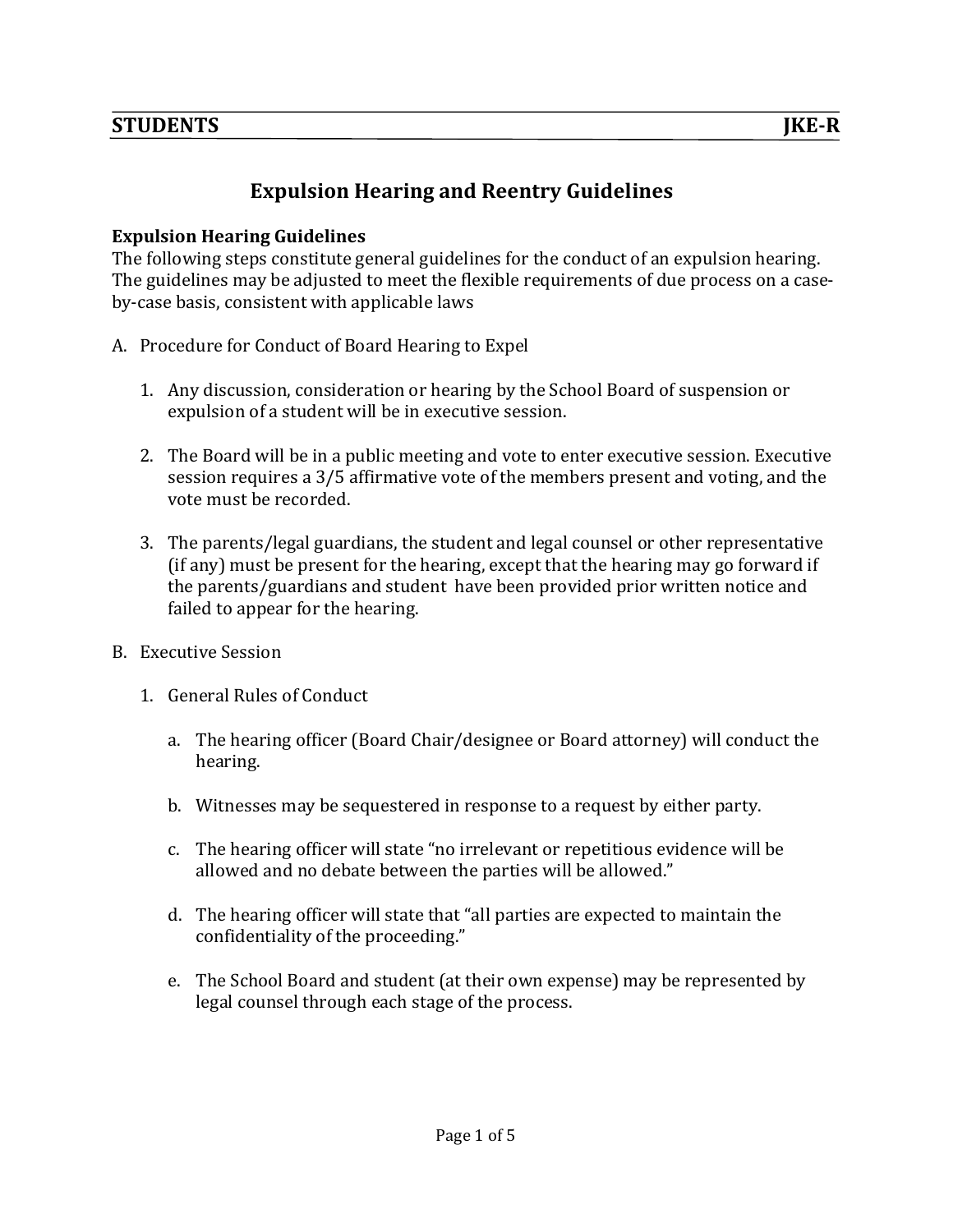- 2. Procedure
	- a. The hearing officer will state for the record:
		- 1. Date of this hearing;
		- 2. Place of hearing;
		- 3. Time of hearing:
		- 4. Name of student;
		- 5. Those in attendance for the administration;
		- 6. Those in attendance for the student: and
		- 7. Those in attendance for the School Board.
	- b. The hearing officer will request from the Superintendent a copy of the hearing notice, read the hearing notice to the School Board and include the notice in the record. If no person appears at the hearing on behalf of the parents/legal guardians or student, the hearing officer will request that the Superintendent confirm that the parents/guardians and student were provided notice of the hearing.
	- c. The Superintendent/designee, hereafter called "the administration," will make an opening statement that includes an overview of the evidence, their recommendation, the reason(s) for the recommendation, and the legal basis for the recommended expulsion.
	- d. The hearing officer will inform the student and parents/legal guardians of their rights:
		- 1. To hear the evidence:
		- 2. To cross examine witnesses: and
		- 3. To present witnesses and offer other relevant evidence.
	- e. The hearing officer will ask if any member of the Board finds themselves in a possible conflict of interest situation because they know the student or parents/guardians to such an extent, or has knowledge of the facts to such an extent, that they could not impartially hear the facts and decide the issue on its merits.
	- f. All witnesses will be sworn in by the hearing officer. Each witness raises their right hand and is asked, "Do you solemnly affirm to tell the truth, the whole truth and nothing but the truth?"
	- g. The administration calls its witnesses.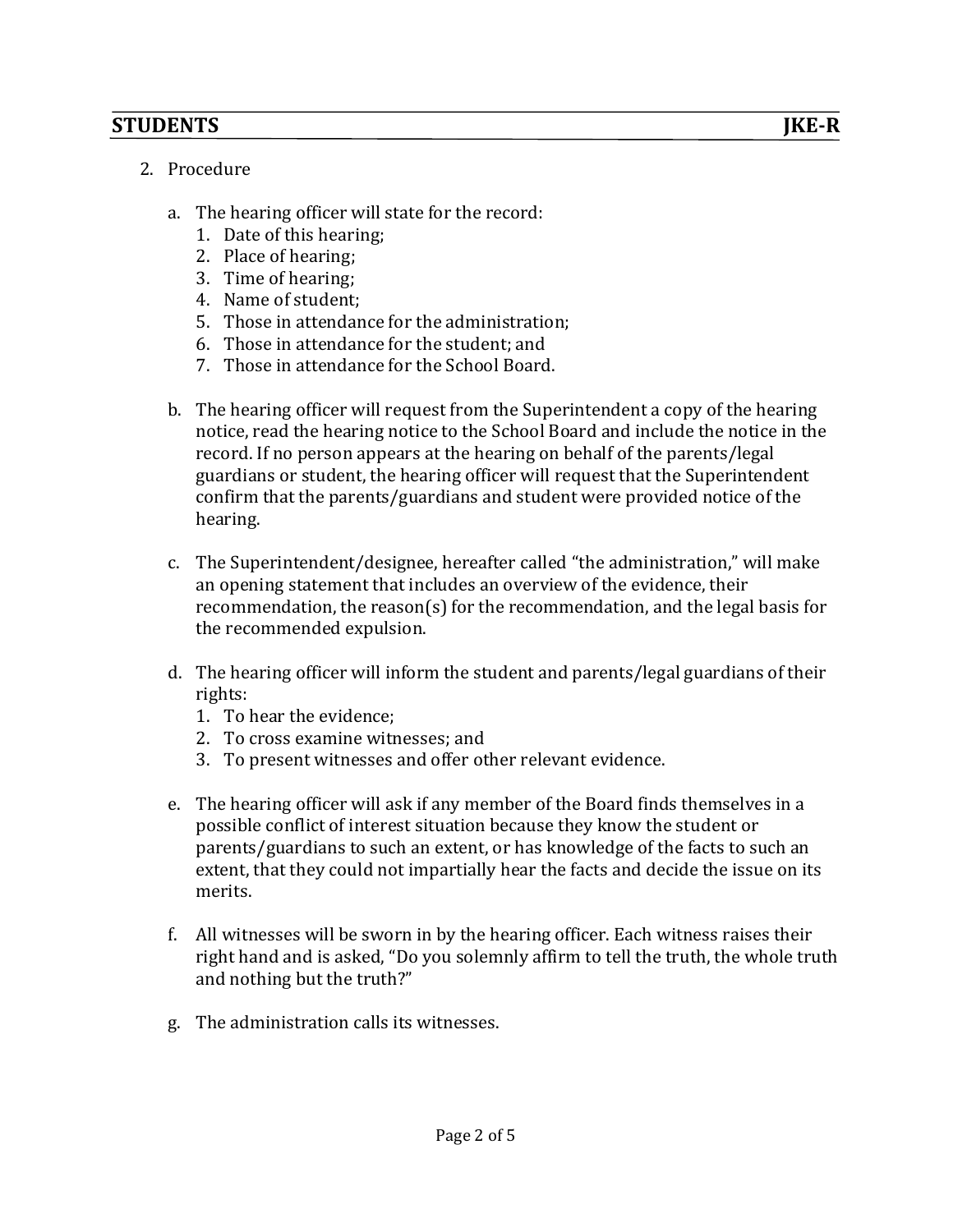- h. After each witness has answered all questions put by the administration, then the student/designee (hereinafter, the student) may cross-examine. This should be limited to questions and not arguments with the witness.
- i. The administration may ask rebuttal questions after the student finishes questioning.
- j. Members of the Board may ask questions at the conclusion of the rebuttal.
- k. The student may then call their own witnesses to testify, and the student may testify. All witnesses will be sworn. The administration may cross-examine witnesses. The student may ask rebuttal questions. After the rebuttal questions, the Board may ask questions.
- l. When all the student's witnesses have completed testimony (including the student), the administration may call additional rebuttal witnesses who may be cross-examined.
- m. At the end of the testimony, the administration will make a statement which should include its recommendations. The same may then be done by/for the student.
- n. The Board should then deliberate in executive session. The Superintendent, Board attorney, administration, the student charged, their parents/legal guardians, and the student's legal counsel may remain for deliberations. If the student and representatives elect not to be present during deliberations, the administration will also be excluded from deliberations, except that the Superintendent may remain to provide guidance to the Board if the Superintendent was not directly involved in the investigation/presentation of evidence.
- o. The Board will discuss whether the charges are more likely than not supported by the evidence presented. The Board may discuss and/or draft proposed finding of fact(s) concerning the charges prior to leaving the executive session.
- p. If the charges are more likely than not supported, the Board will discuss whether an expulsion will be for a specified period of time, not to exceed the total number of days in the school year, or for an indefinite period.
- q. The Board will then leave executive session.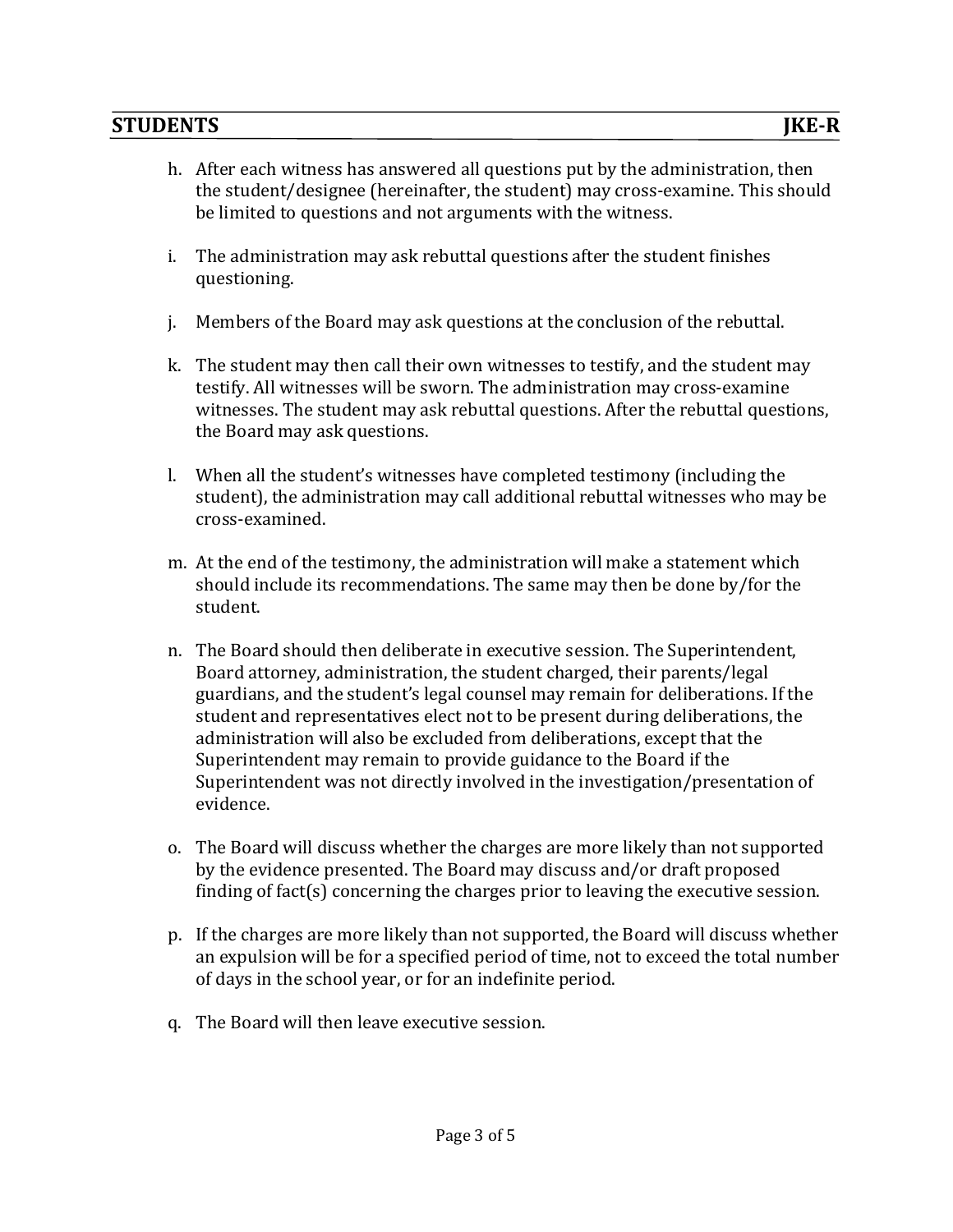## **3. Public Session**

- a. In public session, a member of the Board may make a motion to "expel a student" and direct the Superintendent to provide the student and their parents/guardians with the Board's finding of fact(s)." Following a second, the Board Chair should state the motion and the Board should vote. If no motion is made to expel, the student will return to school at the conclusion of the previously-imposed administrative suspension.
- b. If the student is expelled, a member of the Board will make a motion as to whether the expulsion will be for a specified period of time or for an indefinite period. If the expulsion is for an indefinite period, the Board may authorize the Superintendent to develop a reentry plan for the student as described in the section below.
- c. The Superintendent is responsible for notifying the parents/legal guardians and the student of the Board's decision.

### **Reentry Plan Guidelines**

If the Board expels a student for an indefinite period of time and authorizes the Superintendent to develop a reentry plan, the following steps are required by law:

- A. The Superintendent/designee will develop the reentry plan in consultation with the student and their parents/legal guardians to provide guidance that helps the student understand what they must do to establish satisfactory evidence that the behavior that resulted in the expulsion will not likely recur.
- B. The Superintendent/designee will send a certified letter or hand-deliver a letter to the parents/legal guardians of the student, giving the date, time and location of a meeting to develop a reentry plan.
- C. If the student and the student's parents/legal guardians do not attend the meeting, the reentry plan must be developed by the Superintendent/designee.
- D. The reentry plan may require the student to take reasonable measures determined by the Superintendent that will help establish the student's readiness to return to school. Professional services determined to be necessary by the Superintendent must be provided at the expense of the student's parents/legal guardians and/or the student. (See Policy JKF for requirements related to students with disabilities.)